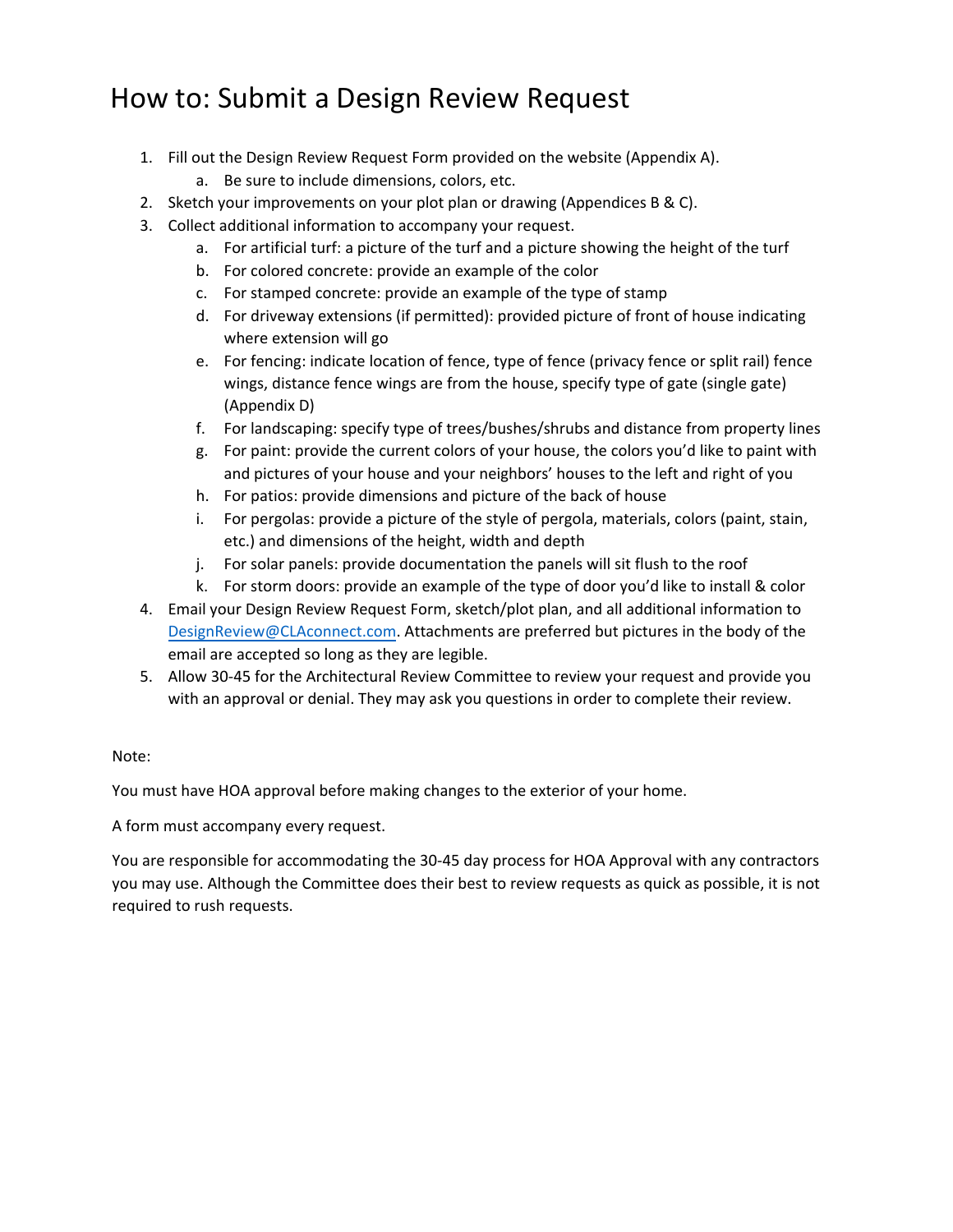Appendix A Example Design Review Request Form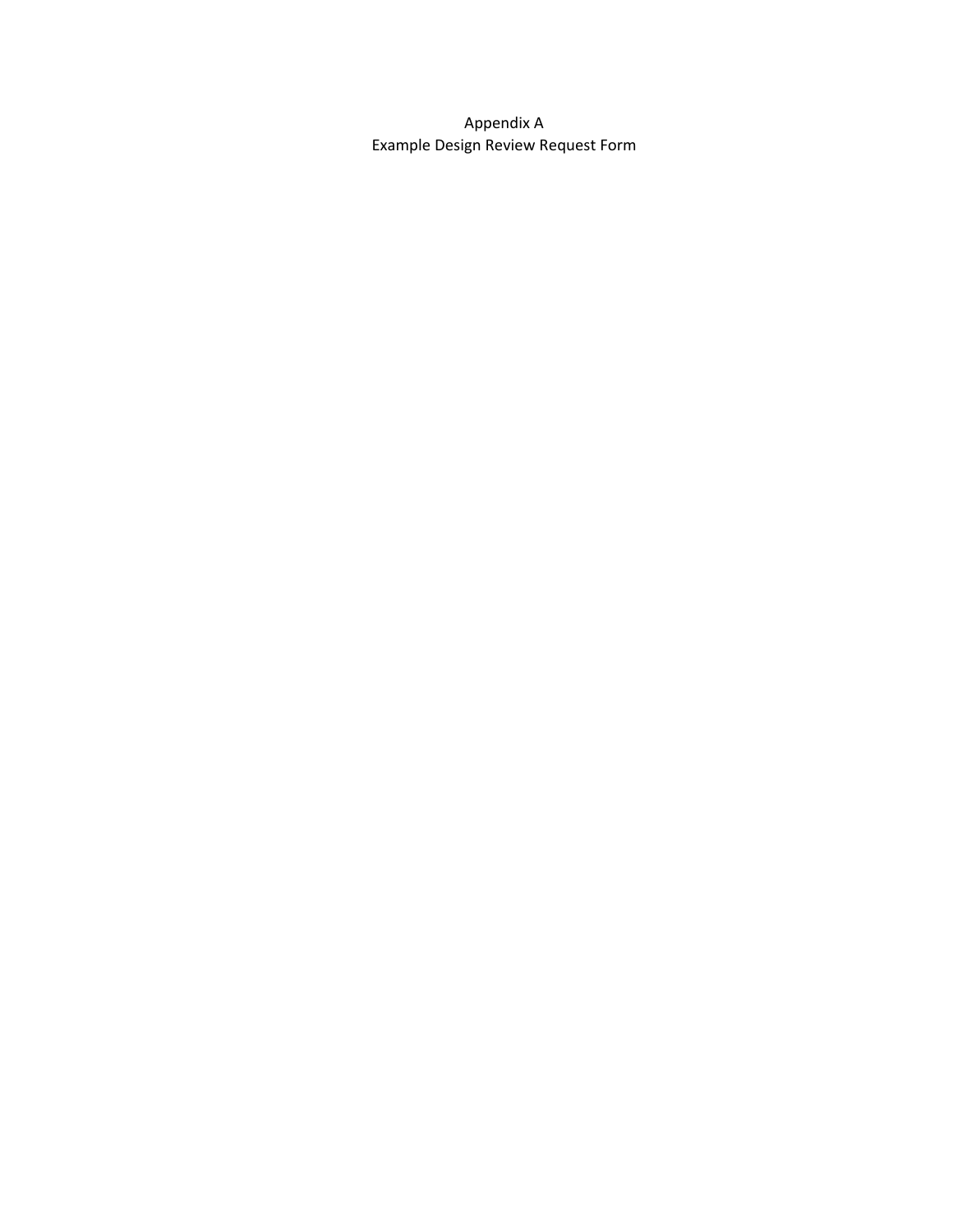## **MY HOA – ARCHITECTURAL REQUEST FORM**

#### 8390 E Crescent Pkwy, Suite 300 • Greenwood Village, CO 80111 • 303-779-5710

| Please contact <b>DesignReview@CLAConnect.com</b> to submit your request or with questions.                                                                                                                                                                                                                                                                          |
|----------------------------------------------------------------------------------------------------------------------------------------------------------------------------------------------------------------------------------------------------------------------------------------------------------------------------------------------------------------------|
|                                                                                                                                                                                                                                                                                                                                                                      |
| John Smith<br>123-456-7890<br><b>Phone Number</b><br><b>Homeowner Name</b>                                                                                                                                                                                                                                                                                           |
| 1234 Main St<br>Address                                                                                                                                                                                                                                                                                                                                              |
| DesignReview@CLAconnect.com<br><b>Email Address</b>                                                                                                                                                                                                                                                                                                                  |
| My request involves the following type of improvement, please describe:                                                                                                                                                                                                                                                                                              |
| I would like to [INSERT IMPROVEMENT]                                                                                                                                                                                                                                                                                                                                 |
| install a 15x20' patio using stamped, light gray concrete<br>ie:                                                                                                                                                                                                                                                                                                     |
| install landscaping: two maple trees, a pine tree and sod                                                                                                                                                                                                                                                                                                            |
| install fencing on the back and both sides of my property as well as fence wings with a single gate                                                                                                                                                                                                                                                                  |
| install a paver walkway from the driveway to the back patio, with a concrete pad for trash cans                                                                                                                                                                                                                                                                      |
| install a radon mitigation system / storm door                                                                                                                                                                                                                                                                                                                       |
| replace my windows/siding/paint                                                                                                                                                                                                                                                                                                                                      |
| install a 12x15x10 pergola in the southwest corner of my lot                                                                                                                                                                                                                                                                                                         |
|                                                                                                                                                                                                                                                                                                                                                                      |
| date<br><b>Planned Completion Date</b>                                                                                                                                                                                                                                                                                                                               |
| I understand that I must receive approval in order to proceed. I understand that approval does not constitute<br>approval of the local building department and that I may be required to obtain a building permit. I agree to complete<br>improvements promptly and within the Design Guideline standards after receiving approval.<br>John Smith<br>Owner Signature |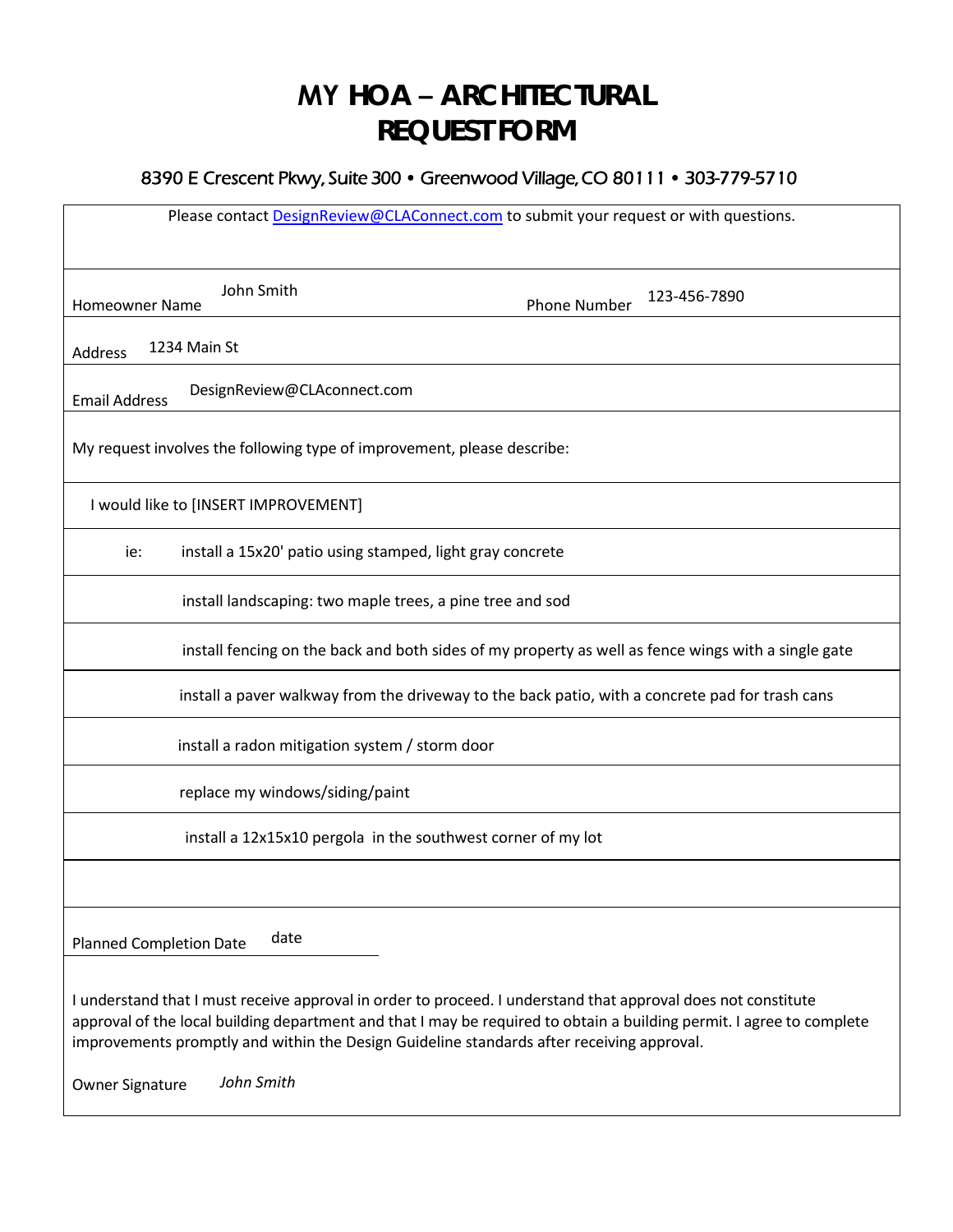Appendix B Example Plot Plan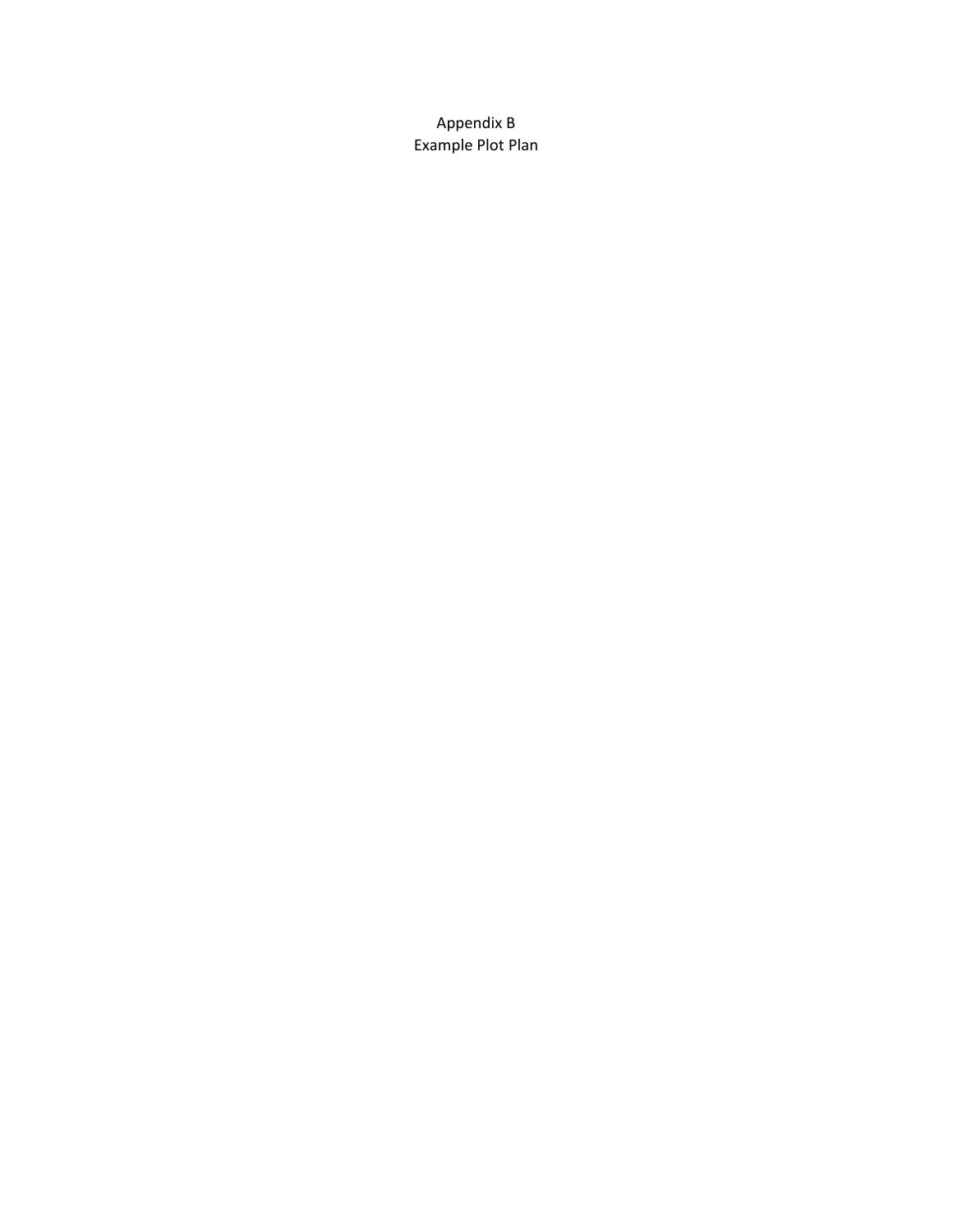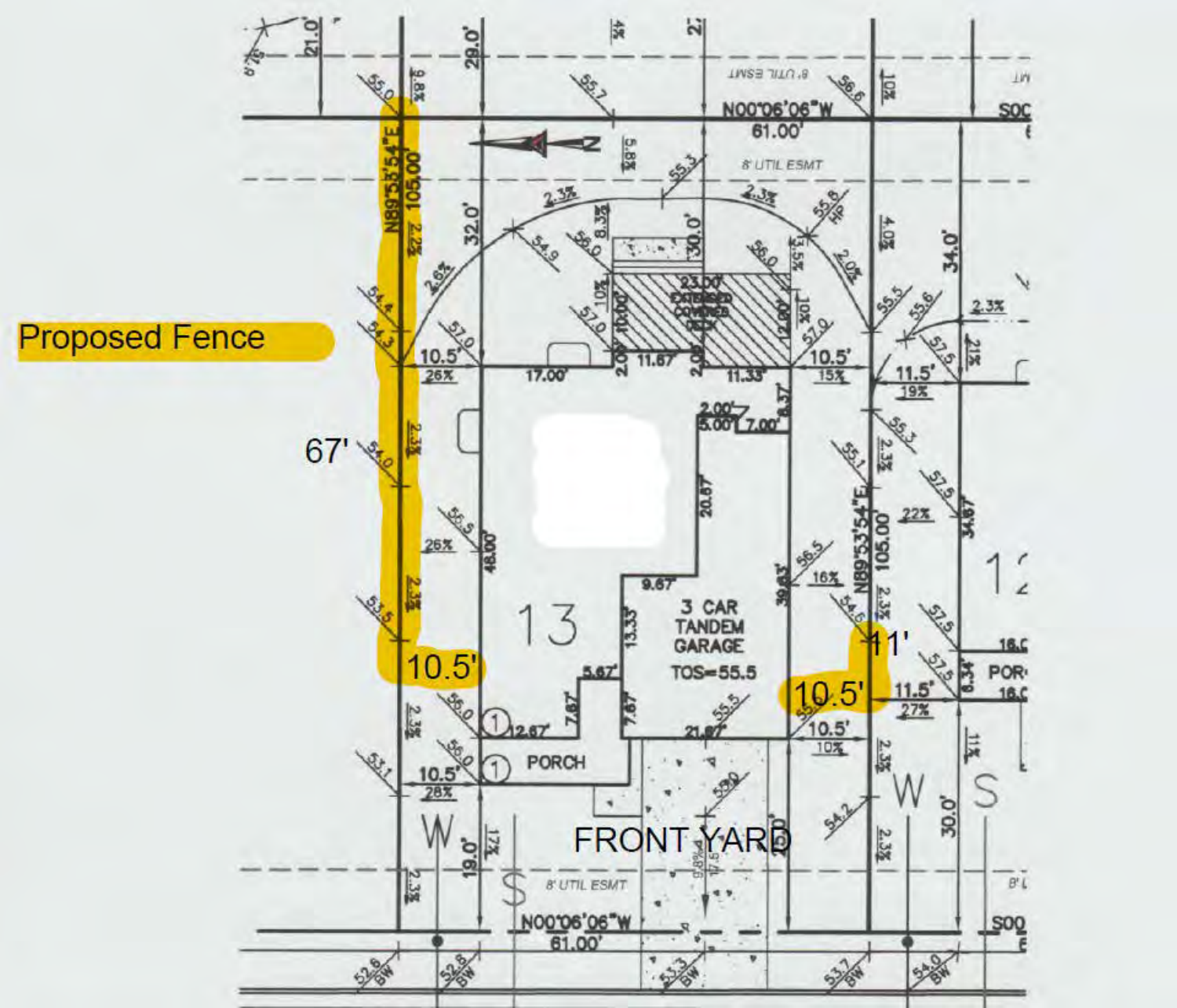Appendix C Example Sketch of Property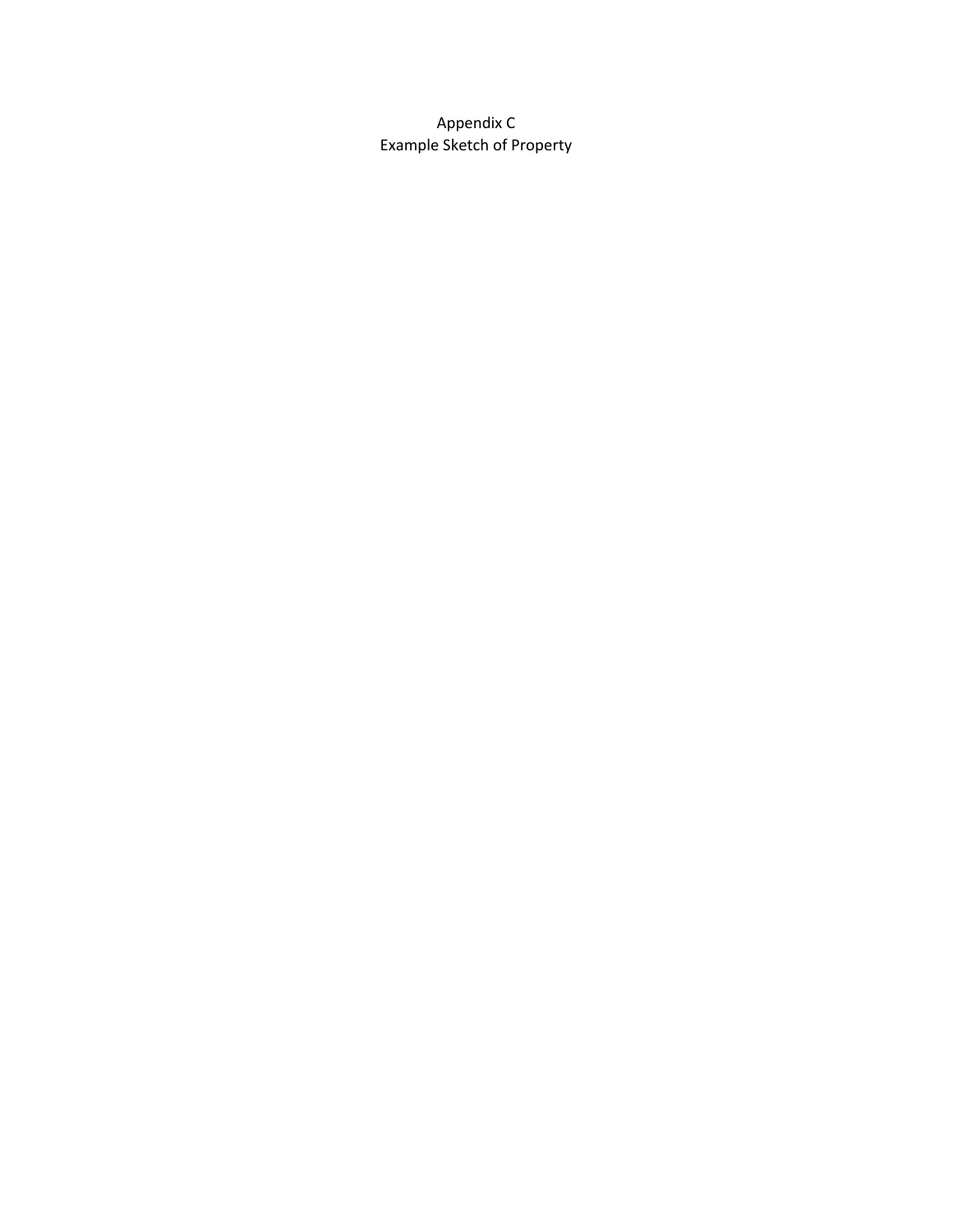

Street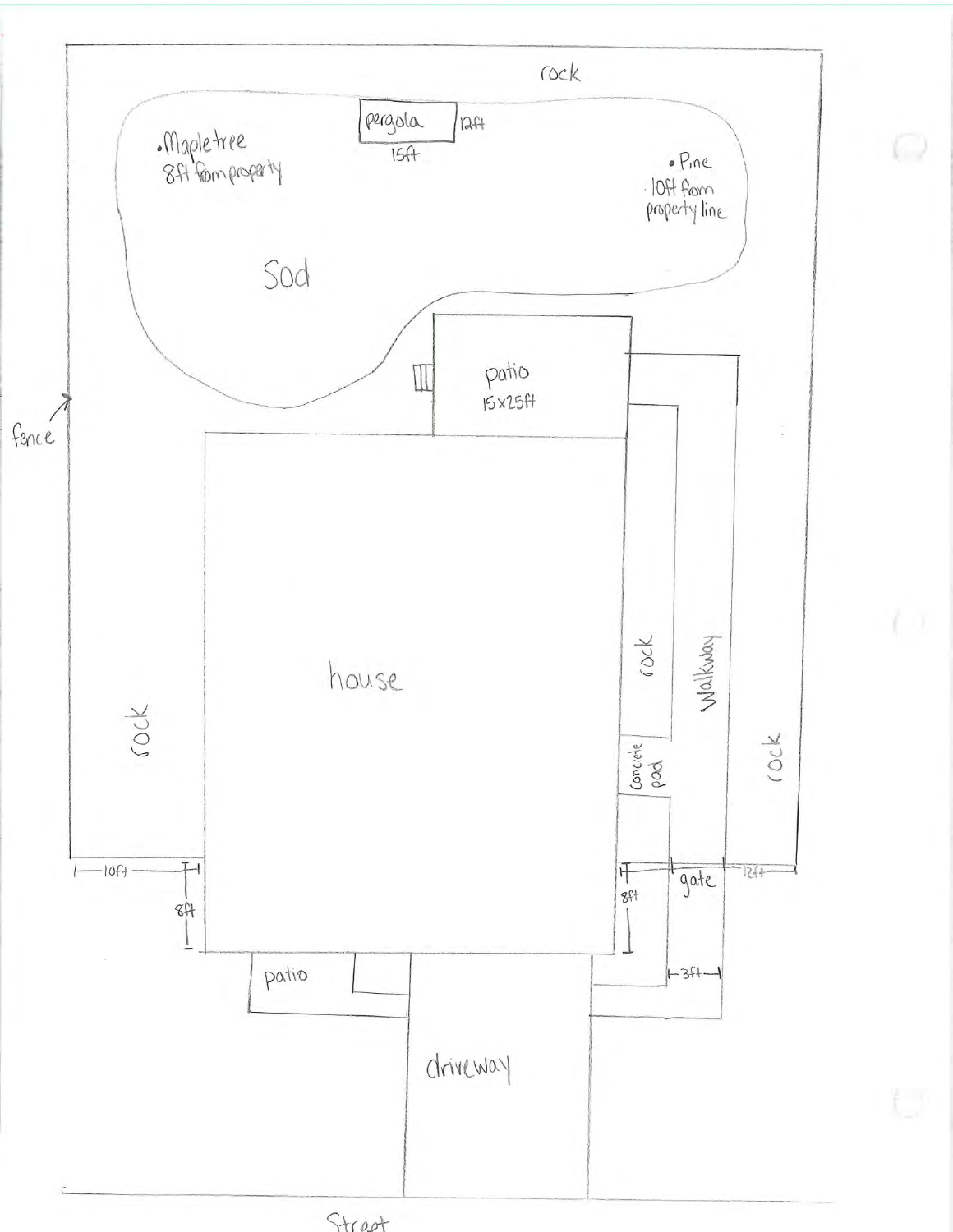Appendix D Fence Setback Guidelines